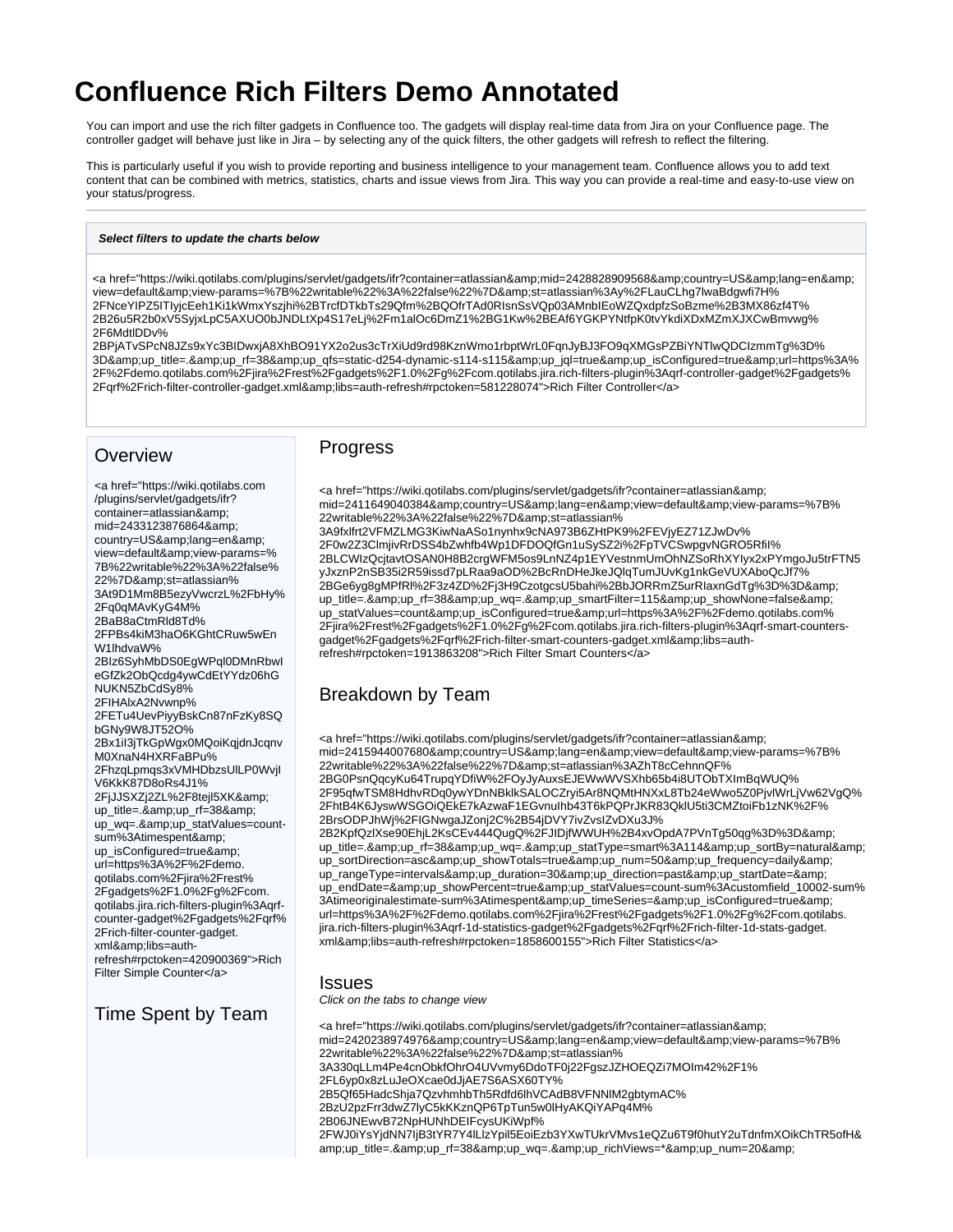<a href="https://wiki.qotilabs.com /plugins/servlet/gadgets/ifr? container=atlassian& mid=2437418844160& country=US&lang=en& view=default&view-params=% 7B%22writable%22%3A%22false% 22%7D&st=atlassian% 3AFZ8urKFSPLGDpfg1sQ9BCGwq wbZm5AgPdMSYj0hDjZYJg2DufFL M8bqbdM7hKakUvPo5Dh3JVjm13g Mko1ckNz1bCYvjvtktBrRpXBrIW% 2B0T1nAtNtOBGGjU9QCvKWg0dza MNZ%2FwaQqMS5e5q3Oo2uwl% 2FEo5b0t6IRG28dGPsHUATI7qbPp 1S0iNwNk4kY% 2B32Nu7vLQQ6yahQ% 2F4czwE4RXzenSJoPOhsTPMdme 42le9QpzGGkXLetiFmOzGtLwTx9a NxlEytaSJLQnaxteh%2F%2B% 2BpnwB% 2FJSHoL5zCrtljsjX7KPnwlwnVGIKib n59Qu8k4IWTSrA%3D%3D& up\_title=.&up\_rf=38& up\_wq=.&up\_mode=abs& up\_gauge=resolved& up\_smartFilter=114& up\_showNone=false& up\_statValues=sum% 3Atimespent&up\_sla=& up\_layout=gauges& up\_isConfigured=true& url=https%3A%2F%2Fdemo. qotilabs.com%2Fjira%2Frest% 2Fgadgets%2F1.0%2Fg%2Fcom. qotilabs.jira.rich-filters-plugin%3Aqrfsmart-gauges-gadget%2Fgadgets% 2Fqrf%2Frich-filter-smart-gaugesgadget.xml&libs=authrefresh#rpctoken=6460203">Rich Filter Smart Gauges</a>

# Cycle Chart



up\_isConfigured=true&url=https%3A%2F%2Fdemo.qotilabs.com%2Fjira%2Frest%2Fgadgets%2F1. 0%2Fg%2Fcom.qotilabs.jira.rich-filters-plugin%3Aqrf-results-gadget%2Fgadgets%2Fqrf%2Frich-filtertable-gadget.xml&libs=auth-refresh#rpctoken=795711855">Rich Filter Results</a>